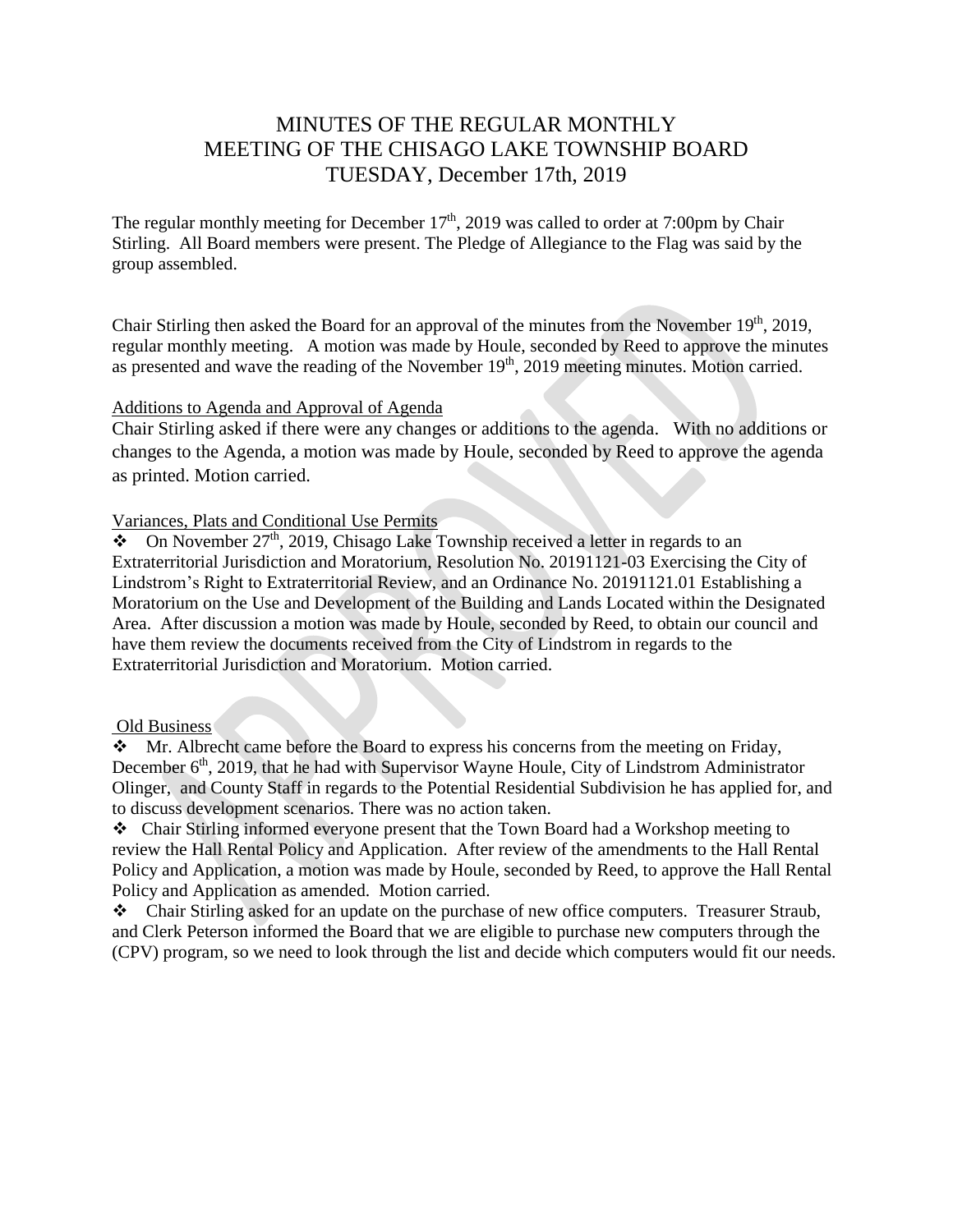Page 2 of December 2019 Minutes

New Business

 The Board received an application from Xcel to replace two poles due to condition and clearances & installing underground tap off replaced pole to serve new house at 24915 Morgan Ave. After review a motion was made Houle, seconded by Reed to approve the application. Motion carried.

 $\bullet$  The Board received an application from Xcel to Install 2<sup>nd</sup> underground service to pole board at 13944 268th Street and installation of overhead transformer on exiting pole. After review a motion was made by Reed, seconded by Houle to approve the application. Motion carried.

\* Clerk Peterson presented a list of election judges for the PNP election, March 3, 2020 for approval by the Board. After review a motion was made by Houle, seconded by Reed to approve the list of judges. Motion carried.

 $\cdot \cdot$  The Board was asked to approve the following election judges for the Township election, March 10, 2020: Judy Nelson, Terrie Johnson, Salli Schultz, and Jim Stafki. After review a motion was made by Reed, seconded by Houle to approve the list of judges. Motion carried.

\* Next the Board was asked to appoint the Absentee Ballot Board for the March 10, 2020 Township election. A motion was made by Houle, seconded by Reed to approve Resolution #19-12- 17 appointing the 2020 Absentee Ballot Board. Motion carried.

Chair Stirling presented a proposal to the Board giving a 3% salary increase to the maintenance crew along with increasing the Township portion of the HSA payment from \$335/month to \$360/month, for the two full time maintenance employee's to cover the increased individual deductible on health insurance coverage for 2020. Also in the proposal Chair Stirling suggested increasing our Janitor's salary from \$412/month to \$600/month due to cleaning more space more often in the Town Hall. After discussion a motion was made by Houle, seconded by Reed to approve the proposed salary increases effective January 1, 2020. Motion carried.

| Matt Wikelius from \$27.40/hr |          | to  | \$28.22/hr                       |
|-------------------------------|----------|-----|----------------------------------|
| Dale Anderson from \$24.00/hr |          | to  | \$24.72/hr                       |
| Kent Reed from \$23.18/hr     |          | to  | $$23.88/hr - Monday$ thru Friday |
| Kent Reed from \$34.82/hr     |          | to. | $$35.87/hr - weekend/holidays$   |
| Mary Hultquist from           | \$412/mo | to  | $$600/m$ onth                    |

Plus increase the employer HAS contributions for Matt and Dale from \$335/mo. to \$360/mo. (This covers the increased individual deductible on health insurance coverage)

### Road Report – Matt Wikelius

 Culvert in Millicent lane is complete, in the process of replacing the new culvert they found three old culverts they had to dig out, so it turned out to be a much bigger project than anticipated. Wikelius informed the Board the he had spoken with Scott Sellman about this project being caused by the weather, but Sellman informed Matt that the government would only cover issues if they declare a disaster in the area. Sellman informed Matt to keep pictures on file of these type of issues in case the government ever does declare a disaster.

\* The maintenance crew has been busy plowing, salting and sanding roads. They have used trap rock twice this year so far. The maintenance department has a calendar and keeps track of when they grade and plow the roads.